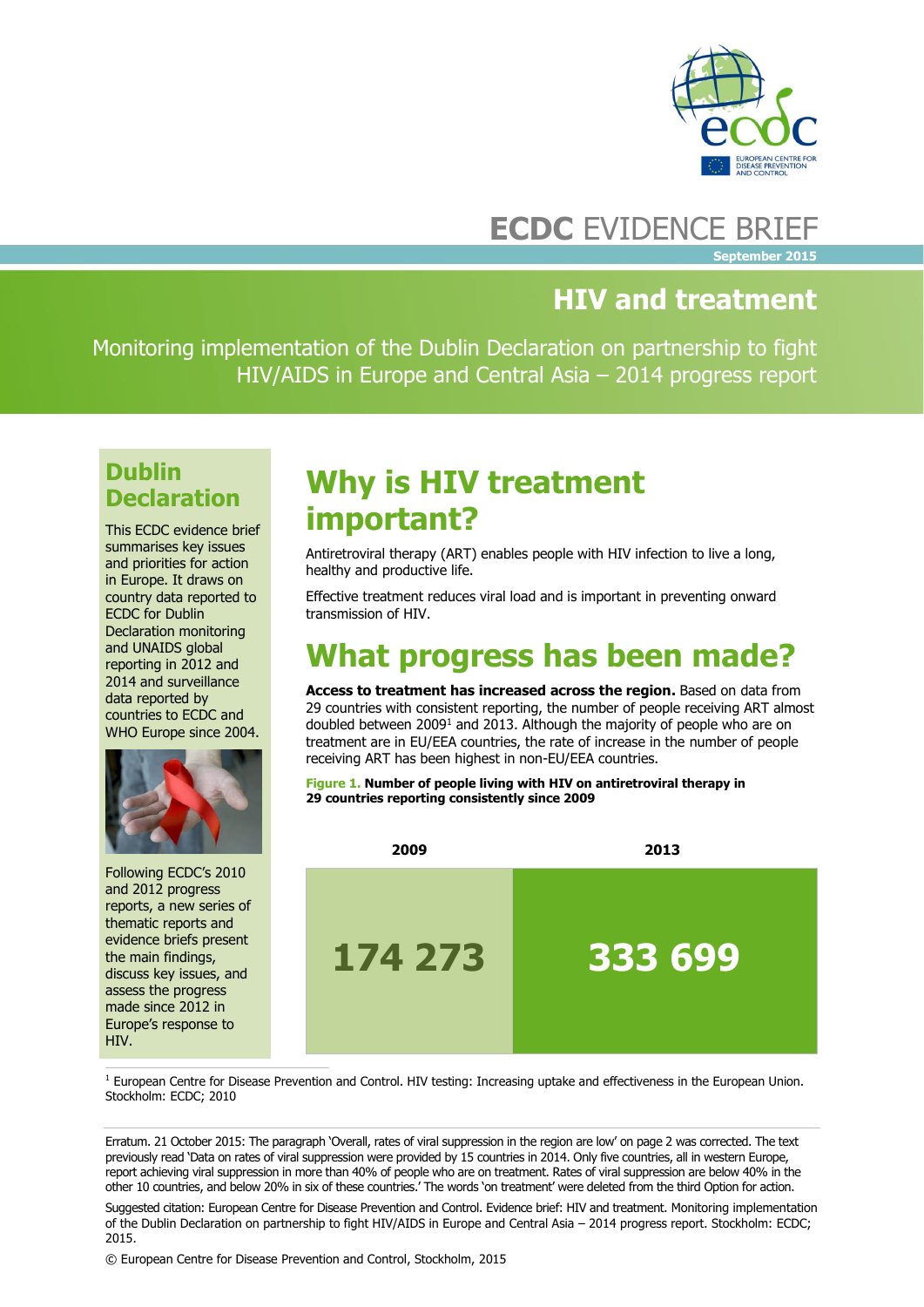**Treatment is available for most key populations in most EU/EEA countries.** The majority of EU/EEA countries reported that they deliver treatment at the required scale for populations most affected by HIV. Of the 28 EU/EEA countries that responded, only 5 (17%) said sex workers, people who inject drugs, men who have sex with men, or prisoners faced problems accessing treatment, care and support.

#### **Countries are starting treatment earlier.**

Evidence of efficacy and public health benefits has encouraged more countries to move towards higher CD4 count thresholds for starting treatment. Four countries – Austria, France, Italy and Romania – reported that they have stopped using CD4-countbased thresholds and have introduced a simple testand-treat strategy. Although 28 countries still use a CD4 count of  $<$ 350 cells/mm<sup>3</sup> as the threshold for starting ART, 15 countries now use <500; 17 of the 28 countries that currently use a threshold of 350 are planning to change to the higher threshold of 500.

#### **Table 1. CD4 thresholds for initiating ART in Europe and Central Asia 2014**

| <b>Policy on ART</b><br>initiation            | <b>Number of</b><br>countries | <b>Countries</b>                                                                                                                                                                                                                                                                                                |
|-----------------------------------------------|-------------------------------|-----------------------------------------------------------------------------------------------------------------------------------------------------------------------------------------------------------------------------------------------------------------------------------------------------------------|
| Initiation<br>regardless of<br>CD4 cell count | 4                             | Austria, France, Italy, Romania                                                                                                                                                                                                                                                                                 |
| 500 cells/ $mm3$                              | 15                            | Belgium, Bosnia and Herzegovina,<br>Czech Republic, Estonia, Finland,<br>Georgia, Iceland, Israel, Malta,<br>Netherlands, Poland, Slovakia, Spain,<br>Sweden, Turkey                                                                                                                                            |
| 350 cells/mm <sup>3</sup>                     | 28                            | Albania, Armenia, Azerbaijan, Belarus,<br>Bulgaria, Croatia, Cyprus, Denmark,<br>Germany, Greece, Hungary, Ireland,<br>Kazakhstan, Kosovo, Kyrgyzstan,<br>Lithuania, Luxembourg, Moldova,<br>Montenegro, Norway, Portugal, Serbia,<br>Slovenia, Switzerland, Tajikistan,<br>Ukraine, United Kingdom, Uzbekistan |
| 200 cells/ $mm3$                              | 1                             | Latvia                                                                                                                                                                                                                                                                                                          |
| No data reported                              |                               | Andorra, the former Yugoslav Republic<br>of Macedonia, Liechtenstein, Monaco,<br>Russia, San Marino, Turkmenistan                                                                                                                                                                                               |

## **What are the main challenges?**

**In a significant proportion of countries, one in six people who need treatment does not** 

**receive it.** Despite increasing access to treatment across the region, coverage of people known to need ART is below 85% in more than one third of countries that provided data; in one in ten of these countries, treatment coverage among those needing treatment is below 50% (most of these countries are outside the EU/EEA).

**Figure 2. Proportion of people living with HIV eligible for treatment who also receive ART**<sup>1</sup> **in Europe and Central Asia, 2010–2013**



**More than half of countries in the region do not provide treatment for undocumented migrants.** In many countries, undocumented migrants are only entitled to emergency healthcare and do not have access to long-term HIV treatment. More than half of all government respondents, and almost three quarters of civil society respondents, report that undocumented migrants face problems in accessing treatment, mostly because they have no legal residence status and no health insurance. Other barriers include limited information about HIV and health services, fear of deportation, and stigma and discrimination.

#### **Figure 3. Availability of ART for undocumented migrants in Europe and Central Asia, 2014**



**Overall, rates of viral suppression in the region are low.** Data on rates of viral suppression were provided by 19 countries in 2014. Only nine countries, all but one in western Europe, report achieving viral suppression in more than 50% of people estimated to be living with HIV. Rates of viral suppression are below 40% in the other 10 countries, and below 20% in five of these countries. Low rates of viral suppression reflect weaknesses at different stages of the continuum of care, for example late diagnosis, inadequate links to care,

<sup>1</sup> Country-reported estimates; some countries could not provide estimates, and many provided the proportion of diagnosed people living with HIV/AIDS on treatment.

j